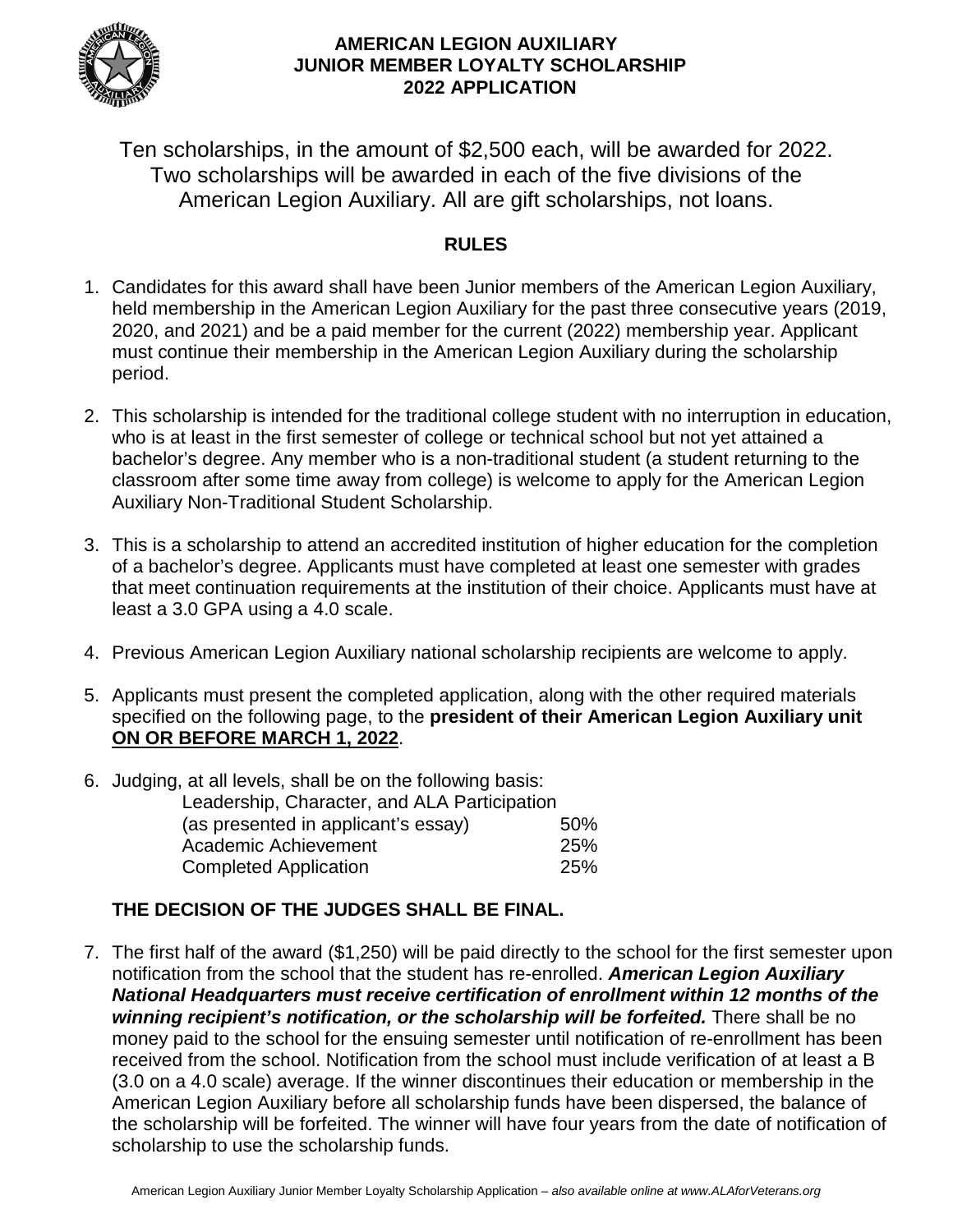

## **APPLICATION PACKET CHECKLIST**

Completed application packet for the Junior Member Loyalty Scholarship.

Applicant's certified college transcripts, or photocopy of the certified college transcripts.

A copy of the FAFSA (Free Application for Federal Student Aid) form, or a copy of the FAFSA Summary Report and Confirmation Page, or the FAFSA Student Aid Report (SAR).

 $\Box$  An original essay consisting of no more than 1,000 words (typed, double-spaced). The title of the essay will be, **"What can you do as a college student to promote the American Legion Auxiliary's mission of serving veterans, military, and their families?"**

Please be sure to attach all of the required materials to this application and submit the application and materials to the American Legion Auxiliary unit in in which your membership is recorded **NO LATER THAN MARCH 1, 2022.**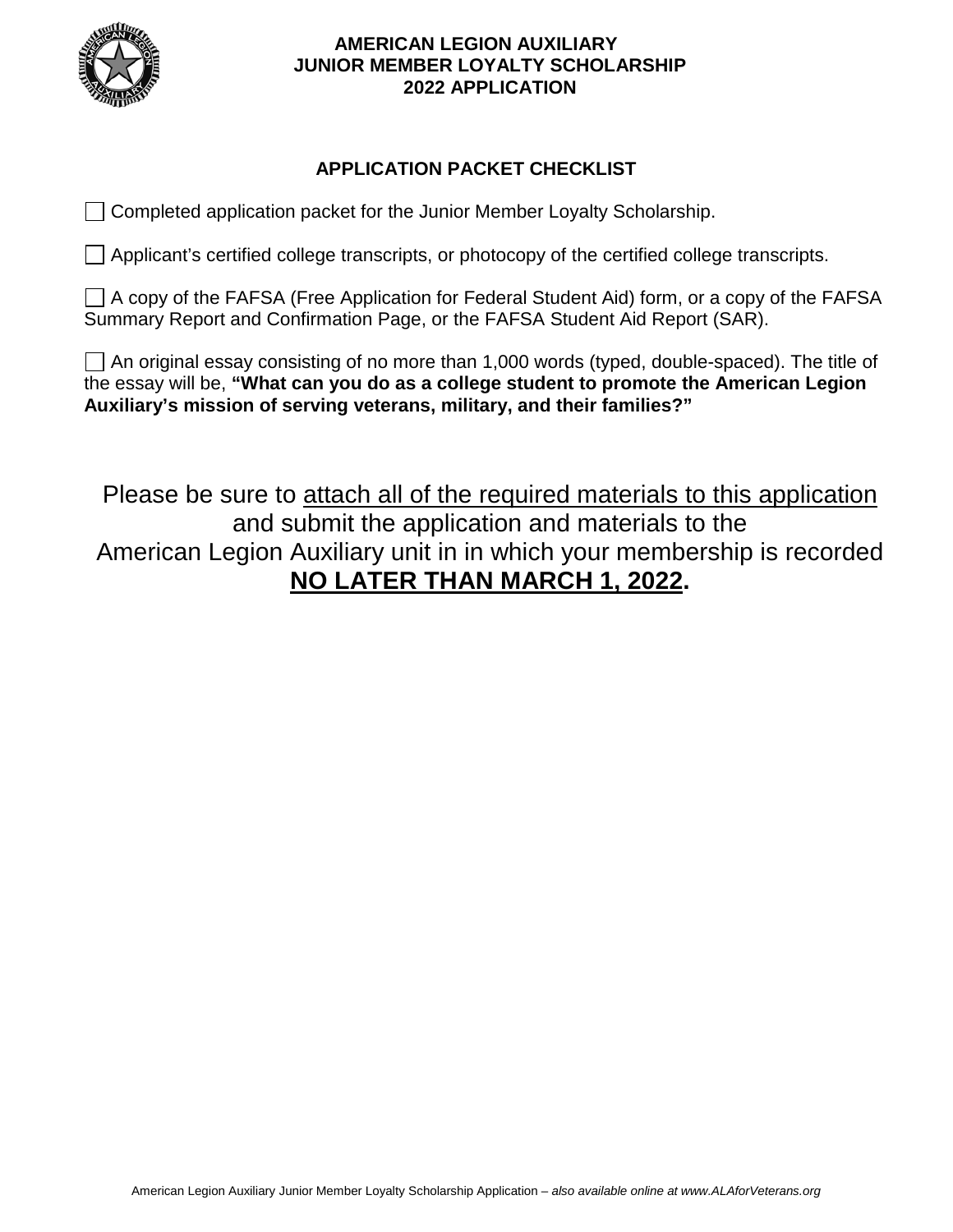

| Date applicant joined the American Legion Auxiliary: ___________________________                |  |
|-------------------------------------------------------------------------------------------------|--|
| Name of veteran through whom applicant is eligible for membership in American Legion Auxiliary: |  |
| ———————————————————— Relationship to veteran: __________________________________                |  |
| Name of father, or guardian: Name of father, or guardian:                                       |  |
|                                                                                                 |  |
|                                                                                                 |  |
|                                                                                                 |  |
|                                                                                                 |  |
|                                                                                                 |  |
|                                                                                                 |  |
|                                                                                                 |  |

*I understand that by signing this application, I agree that my name and likeness, and/or essay may be used for marketing purposes in ALA media.*

 $\overline{a}$ 

 $\overline{a}$ 

*Print or Type Full Name Signature of Applicant*

*Print or Type Full Name Signature of Parent/Guardian*

American Legion Auxiliary Junior Member Loyalty Scholarship Application – *also available online at www.ALAforVeterans.org*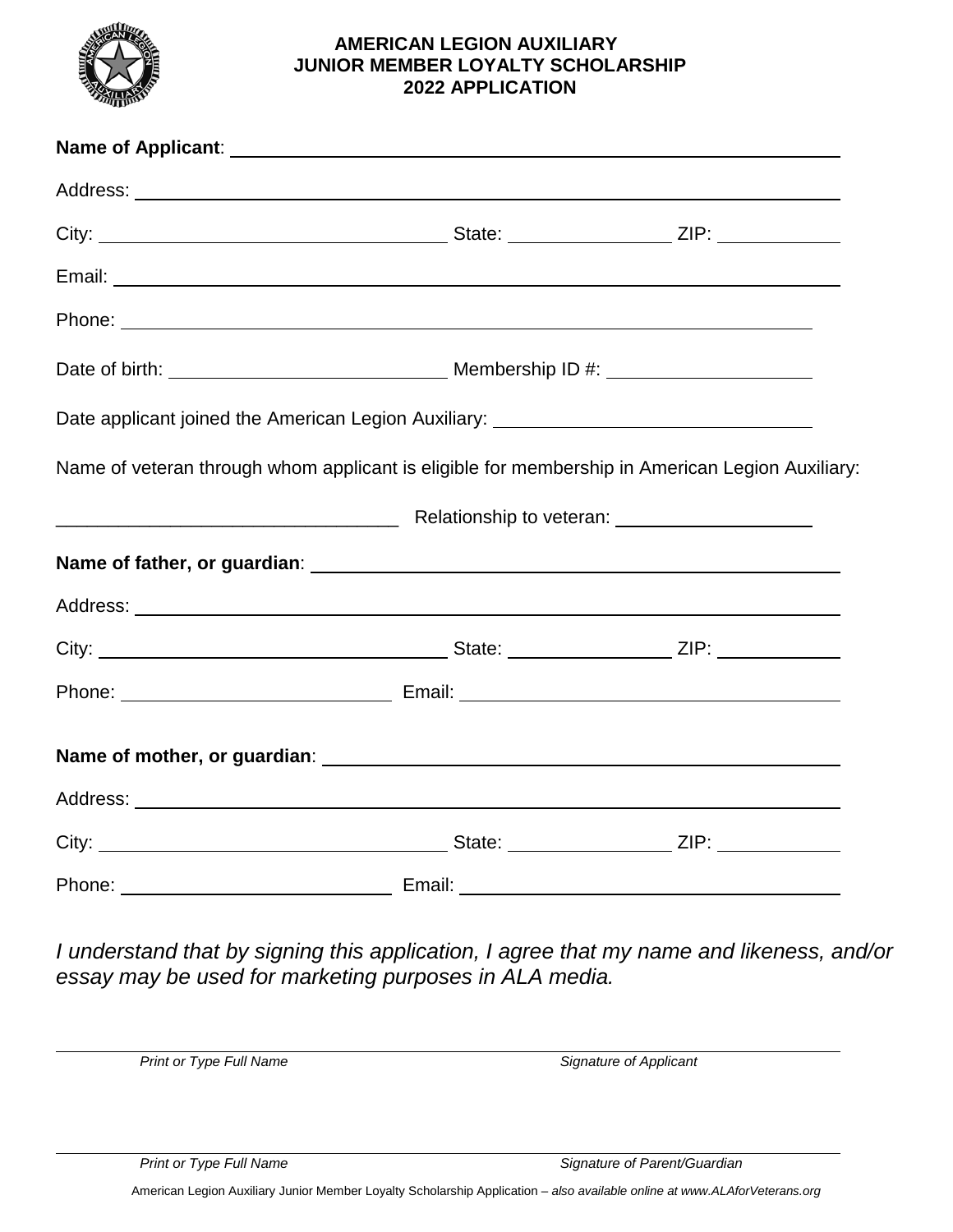

## **THIS PORTION TO BE COMPLETED BY THE SPONSORING ALA UNIT**

# **(PLEASE TYPE OR PRINT)**

EACH UNIT WILL BE RESPONSIBLE FOR VERIFYING ALL NECESSARY INFORMATION IN THE APPLICANT'S PACKET.

| 1. Judging, at all levels, shall be on the following basis: |            |
|-------------------------------------------------------------|------------|
| Leadership, Character, and ALA Participation                |            |
| (as presented in applicant's essay)                         | 50%        |
| Academic Achievement                                        | <b>25%</b> |
| <b>Completed Application</b>                                | <b>25%</b> |

- 2. No unit may enter more than one candidate in the department competition.
- 3. The selected entry for each unit shall be certified by the American Legion Auxiliary unit president and unit secretary or unit Education Committee chair.
- 4. The selected entry for each unit should be forwarded to the department secretary for competition at the state level to be received **ON OR BEFORE MARCH 15, 2022.**
- 5. Participation in this scholarship program shall be on a voluntary basis in all units.

Date application received: **Example 2018** 

Unit name and number:

Address: **Address: Address: Address: Address: Address: Address: Address: Address: Address: Address: Address: Address: Address: Address: Address: Address: Address: Address: Address: Add** 

City, State, ZIP:  $\qquad \qquad$ 

*Signature of Unit Secretary or Signature of Unit President Unit Education Committee Chair*